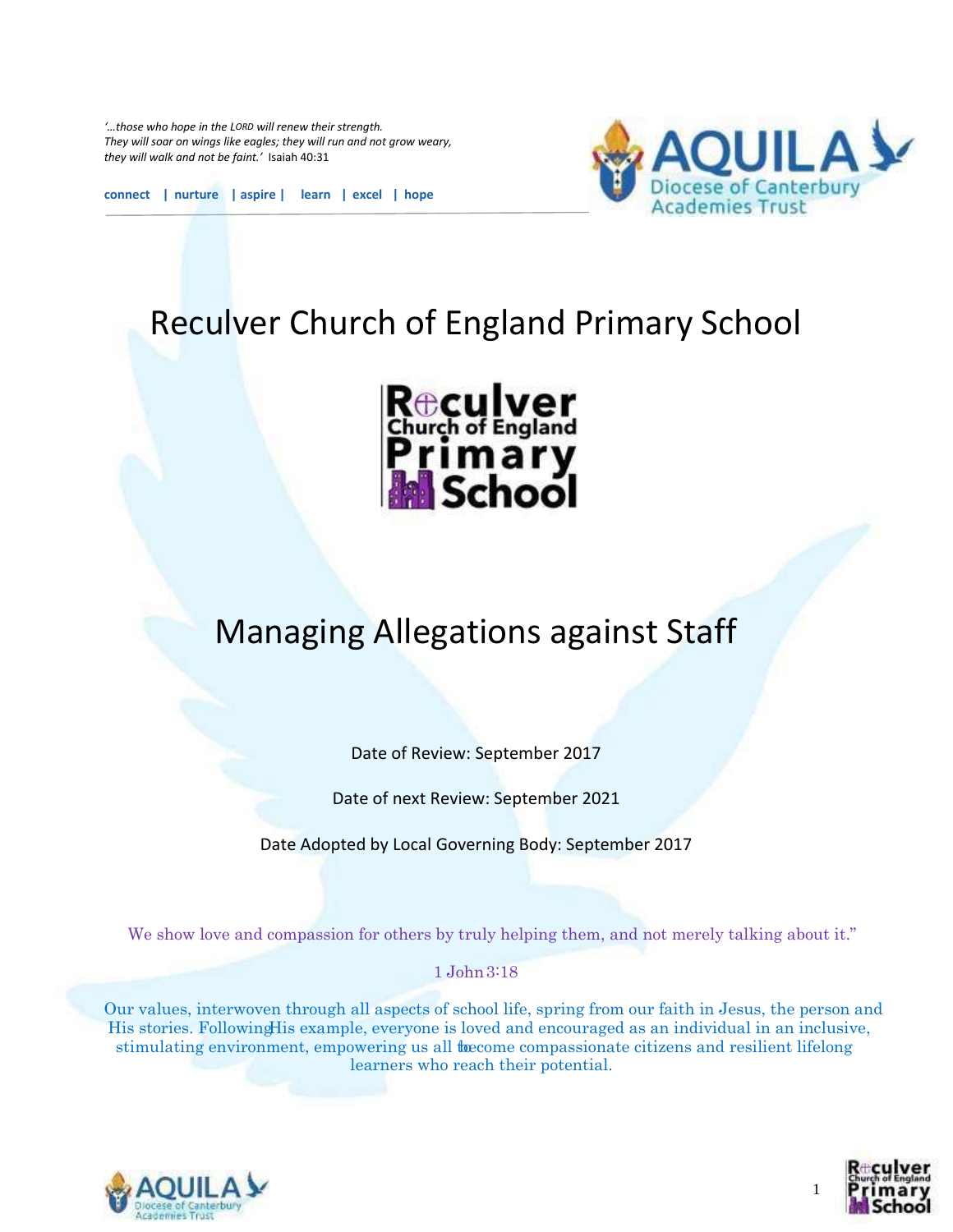# **MANAGING ALLEGATIONS AGAINST STAFF**

### **Emotional Wellbeing and Mental Health**

Reculver CE Primary School is a community and we are mindful of the need to support and protect the Emotional Wellbeing and Mental Health of all members of our community including pupils, staff, wider families, visitors and volunteers. All actions are underpinned by the need to protect Emotional Wellbeing and Mental Health and vigilance in this respect is maintained.

## **1. INTRODUCTION**

- **1.1** This procedure is informed by 'Working Together to Safeguard Children' (2013), the Kent Safeguarding Children Board Procedures (section 11) and related guidance (Safeguarding Children - Operational Guidelines for Managing Allegations Against Members of the Children's Workforce). In addition the Education Act 2002 (Section 175) and Section 11 of the Children Act (2004) place a statutory responsibility on LAs and governing bodies to ensure that schools/services have procedures in place for safeguarding and promoting the welfare of children. This Procedure has been agreed and promulgated by representatives of Kent County Council, agency partners on Kent Safeguarding Children Board, and the following trade unions: NUT, NAHT, SHA, PAT, ATL, UNISON and GMB.
- **1.2** Employees should also be aware of legislation under the Sexual Offences Act 2003 that makes it an offence for those in a position of trust to have a sexual relationship with a young person under the age of 18 years who is currently being cared for or educated by the individual.
- **1.3** Revised guidance issued by the DfE in 2016 (*Keeping Children Safe in Education*) also introduced a new outcome category of **False** Allegation and removed the previous outcome category of **Unfounded** These changes have been incorporated into the revised LADO outcome form.
- **1.4** Legislation issued under section 13 of the Education Act 2011 also introduced an anonymity clause for teachers who are subject of an allegation. It is now an offence for anyone to put sensitive information regarding an allegation against a teacher into the public domain prior to any charge or subsequent court appearance. Headteachers and Governing Bodies need to pay particular attention to this legislation when dealing with enquiries from parents or the media.

# **2. KENT SAFEGUARDING CHILDREN BOARD PROCEDURES**



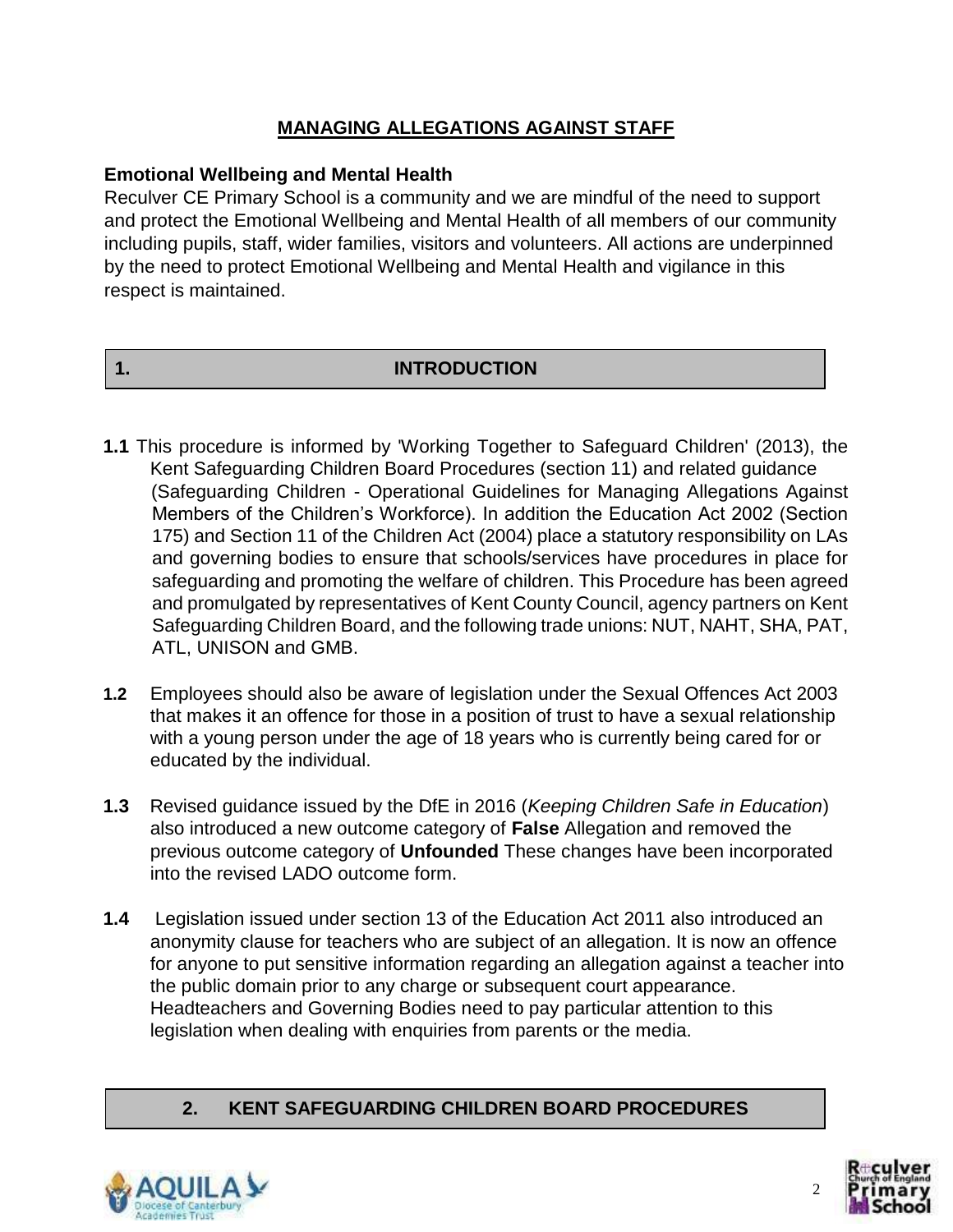- **2.1** A copy of the Kent Safeguarding Children Board Safeguarding Procedures is available to any member of staff, on request, from the Headteacher or the Designated Safeguarding Lead. Headteachers and managers should ensure that all staff are aware of this and can access a copy. This Procedure outlines the principles of child protection, definitions of abuse, powers of statutory agencies and roles and responsibilities of multi agency staff within the children's workforce. A copy of the KSCB procedures can also be accessed on line at [www.kscb.org.uk](http://www.kcpc.org.uk/) [.](http://www.kcpc.org.uk/)
- **2.2** Employees working in schools/services have a responsibility to report all allegations of child abuse and to alert others where appropriate if they suspect that child abuse may have occurred. The specific arrangements for reporting such concerns are set out in detail in this procedure. An appropriate referral to Specialist Children's Services will ensure that the statutory agencies can fulfil their child protection responsibilities.
- **2.3** If an allegation of abuse is made against a member of staff, immediate consultation is required with the Local Authority Designated Officer who fulfils the operational LADO function as outlined in *Working Together to Safeguard Children (2015)*. **This consultation must take place prior to any form of investigation being undertaken by the school or service and before the member of staff is made aware of the allegation.** Any allegation against an employee should lead to careful consideration of the possibility of abuse and of a referral being made of any concerns to the statutory agencies if it is considered that the threshold of significant harm has been reached and a person who works with children has:
	- behaved in a way that has harmed, or may have harmed a child
	- possibly committed a criminal offence against or related to a child; or
	- behaved towards a child or children in a way that indicates s/he poses a risk of harm if they work regularly or closely with children.

Staff also need to be aware that if their own child/children come to the attention of the statutory agencies for child protection, then issues of suitability will need to be considered by the employer (as outlined in the KSCB Operational Guidelines). This is outlined with other suitability criteria under the Disqualification Regulations (Child Care Act 2006) which applies to those working within the Early Years Foundation Stage (EYFS).

- **2.4** It is the responsibility of the Governing Body and the Headteacher to ensure that all employees are aware of their responsibility to report any allegation or possible concern of a child protection nature. Failure to report may (a) put a child at risk and (b) imply a breach of the employee's contractual duty. Staff must be aware of this procedure, understand their responsibilities and know where in the school/service a copy of the procedure is to be found.
- **2.5** A child who reports that he/she may have been abused by an employee of the school, must be carefully listened to in all circumstances.





3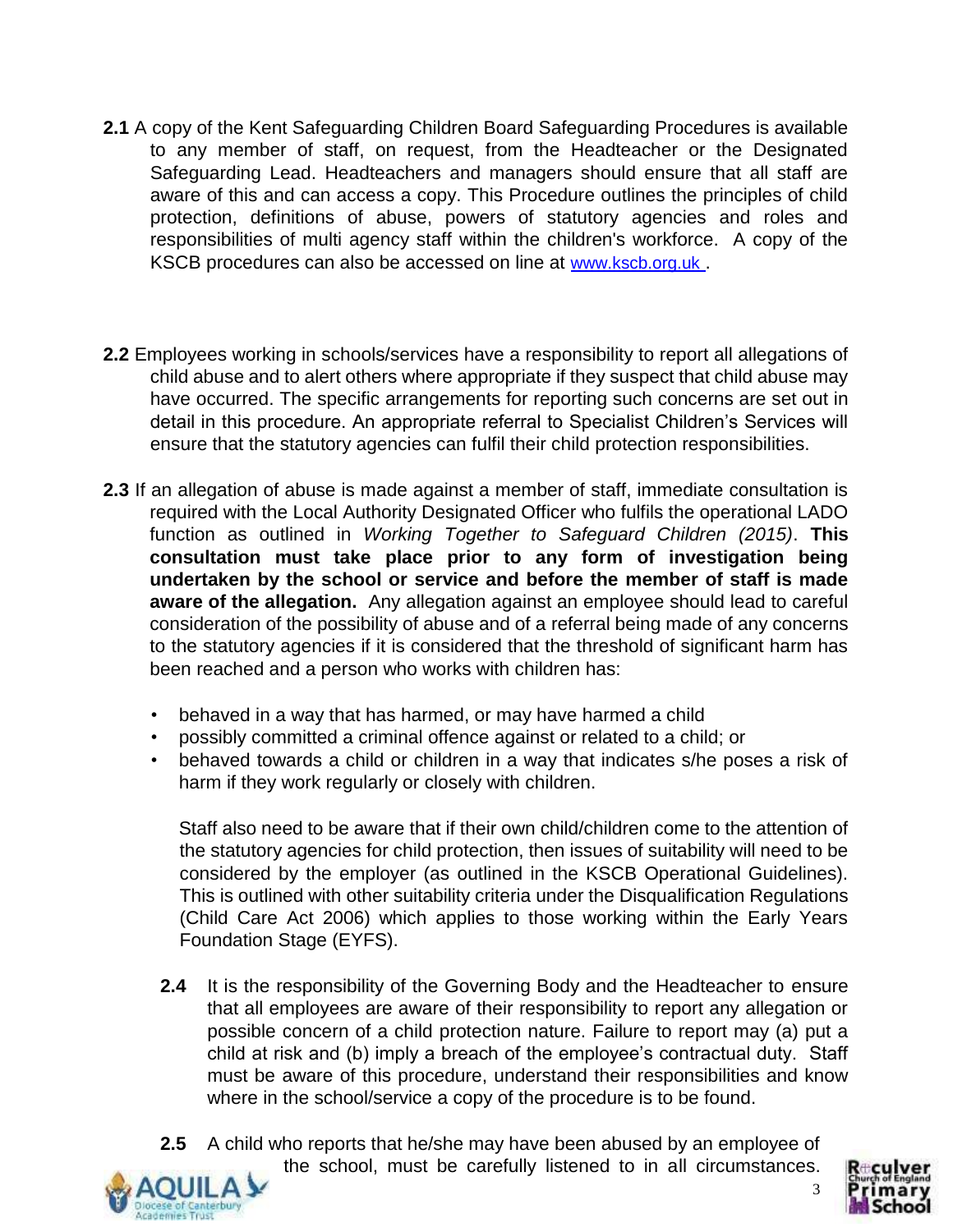'Listened to' means just that; on no account should suggestions be made to a child as to alternative explanations for his/her worries; neither should any member of staff attempt to question the child as part of any investigation, as this could lead to primary evidence for any future investigation being compromised.

**2.6** Staff cannot promise total confidentiality to pupils who disclose allegations. Staff should make this clear to children who approach them, whilst also offering reassurance that they have a right to be heard and that their allegation will be taken seriously.

**2.7** All Reculver School employees have a duty to assist the statutory child protection investigation agencies by ensuring any possible allegation or concern is reported to an appropriate person and by co-operating with any investigative process, if/when required.

- **2.8** Employees must be aware of the need to avoid impeding an investigation, e.g., by publicising the allegation or providing the opportunity for evidence to be obscured or destroyed. In cases where the Police or the Crown Prosecution Service have decided against a criminal prosecution, staff employed in Aquila schools must continue to co-operate fully with any internal disciplinary investigation that may follow.
- **2.9** All risk assessments and responses to concerns undertaken as part of this procedure will be conducted in a reasonable, proportional and transparent manner. The procedure will be applied fairly and transparently in line with KCC's Equality of Opportunity Policy and Disability Discrimination Legislation.

# **3. ROLE OF THE RESPECTIVE AGENCIES IN AN INVESTIGATION**

- **3.1** There will be three possible types of investigation:
- 1) By Social Services and the Police under Section 47 of the Children Act 1989
- 2) By the Police under criminal law, and:
	- 3) By the school/LA in line with staff disciplinary procedures.
		- **3.2** Any disciplinary process should be clearly separated from the child protection or criminal investigations. The disciplinary process may be informed by these other investigations and in some circumstances the child protection agencies might decide to make a **recommendation** about suspension or other protective action as a result of a strategy discussion. The child protection or criminal investigation has different objectives from the disciplinary procedure and the two processes should not be confused.



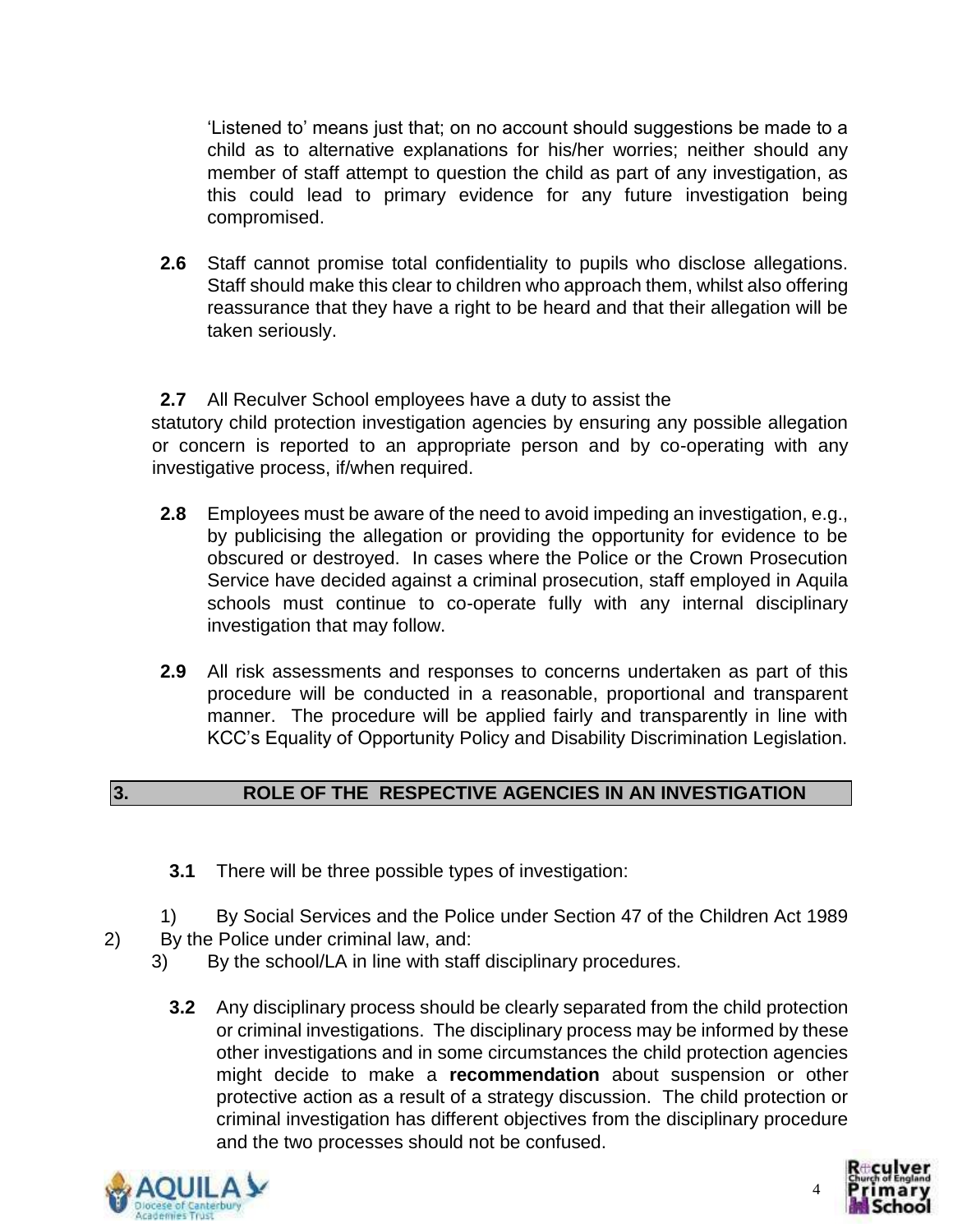# **3.3 The Role of Specialist Children's Services**

- Specialist Children's Services has a duty to investigate cases where there is reasonable cause to believe that a child has suffered, or is likely to suffer, significant harm. On receiving a referral relating to an allegation against a member of staff which reaches the threshold of abuse, SCS (Central Referral Unit unless child is an open case)) will call an initial strategy meeting in line with KSCB procedures. This meeting will define whether a joint investigation is necessary under section 47 of the Children Act 1989.
- At any point during a subsequent investigation, SCS and the Police may agree that the investigation be terminated. This will either be because enquiries lead them to a conclusion that the child has not suffered the alleged harm or they are satisfied, where harm has occurred, that there is no likelihood of it recurring.

 Such decision will be ratified at an outcome strategy meeting with recommendations for further action by the employer as appropriate. (ie conducting an internal disciplinary investigation). It is important to recognise that the purpose of the child protection investigation is to determine, on the balance of probability whether a child has suffered significant harm (abuse) and, if so, to eliminate the likelihood of further abuse.

The staff undertaking child protection investigations on behalf of the SCS are trained and experienced in doing so. They will handle cases sensitively and professionally, so that a thorough, independent investigation can be undertaken.

# **3.4 The Role of the Police**

- The Public Protection Unit of the Kent Police comprises a team of officers specialising in child protection. The officers are specially selected and trained for working with vulnerable persons and they will undertake most interviews with children in line with Achieving Best Evidence procedures.
- In the event of an allegation being made against a member of staff, it is possible that they will be invited for interview at a police station or arrested by Kent Police. In these circumstances the member of staff should be able to access free legal advice. Normally the interview and/or arrest will not take place on school premises.
- The Police are responsible for investigating allegations which indicate that a crime has been committed. The Crown Prosecution Service will then take any decision on whether or not to formally prosecute based on the strength of evidence and the public interest test.

## **3.5 The Role of the Local Authority**

 The Local Authority Designated Officer is responsible for the oversight and management of allegations. Any allegation against a member of staff must be



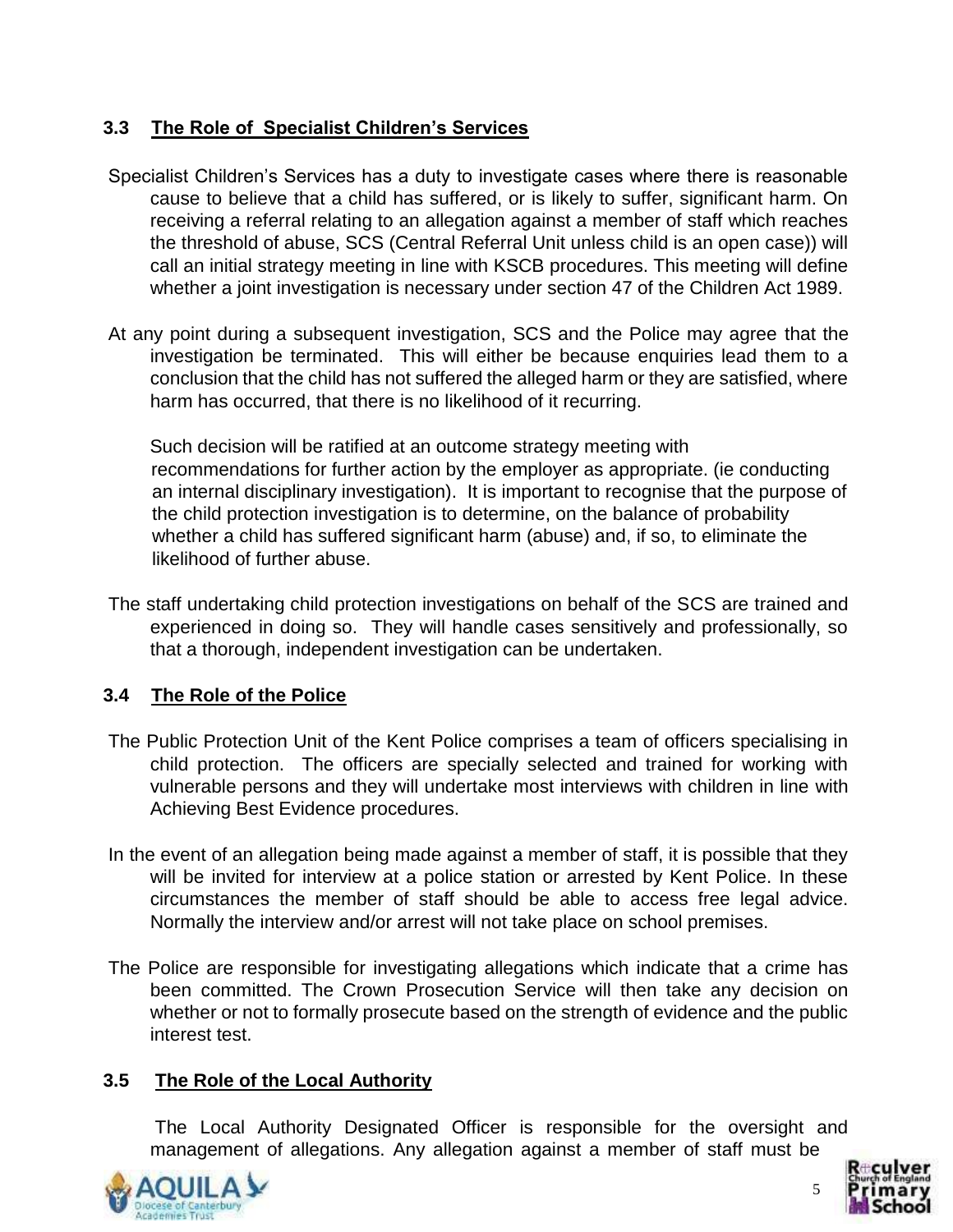reported immediately to the Area LADO who fulfils the function at a local level. This consultation will determine whether the allegation reaches the threshold of **significant harm** to justify a referral to SCS. The LADO may wish to consult with colleagues in Social Care if there is any doubt about the need to refer the matter.

 If the consultation discussion determines that the allegation does meet the criteria for referral to SCS as a child protection concern, the LADO will provide support to the school/service in making the referral and throughout the subsequent process as required.

 The LADO will attend any strategy meetings that are convened and liaise closely with the school/service and the Personnel Consultant representing the Authority or the school. The LADO will also ensure that other key LA officers are informed according to the circumstances of the case and this may include the Press Office in certain circumstances that are likely to attract media interest.

Should it be determined at the initial point of consultation with the LADO that the allegation does not meet the threshold for a child protection referral to social care,

then the LADO will advise on further action that may be taken by the school/service in investigating the matter internally in line with the staff disciplinary procedures. This will again require close liaison with the personnel provider. The Education Safeguarding Team would not normally be involved in an internal management investigation unless the role of expert witness or investigating officer was specifically commissioned by the school or service. In such circumstances the roles need to be clearly defined in terms of objectivity and impartiality.

#### **3.6 The Role of the School/Service**

The school/service has a duty to co-operate fully with an investigation undertaken by the Police and SCS under section 47 of the Children Act 1989 and the LADO will provide support throughout this process. School staff have a key role in reassuring and supporting the child who is the alleged victim. Employers also have a duty of care to the member of staff who is the subject of the allegation and support will be facilitated in line with the staff disciplinary process.

 The task of investigating the allegation under disciplinary procedures is set out below and is separate from the investigations conducted by Social Services and the Police.

**Under no circumstances should the school/service initiate an internal management investigation into an allegation against a member of staff until a consultation has taken place with the Local Authority Designated Officer. Internal management investigations should only be pursued once the Police have concluded their involvement or it has been deemed unnecessary to refer the matter to refer the matter for section 47 investigation at the initial consultation with the LADO due** 





6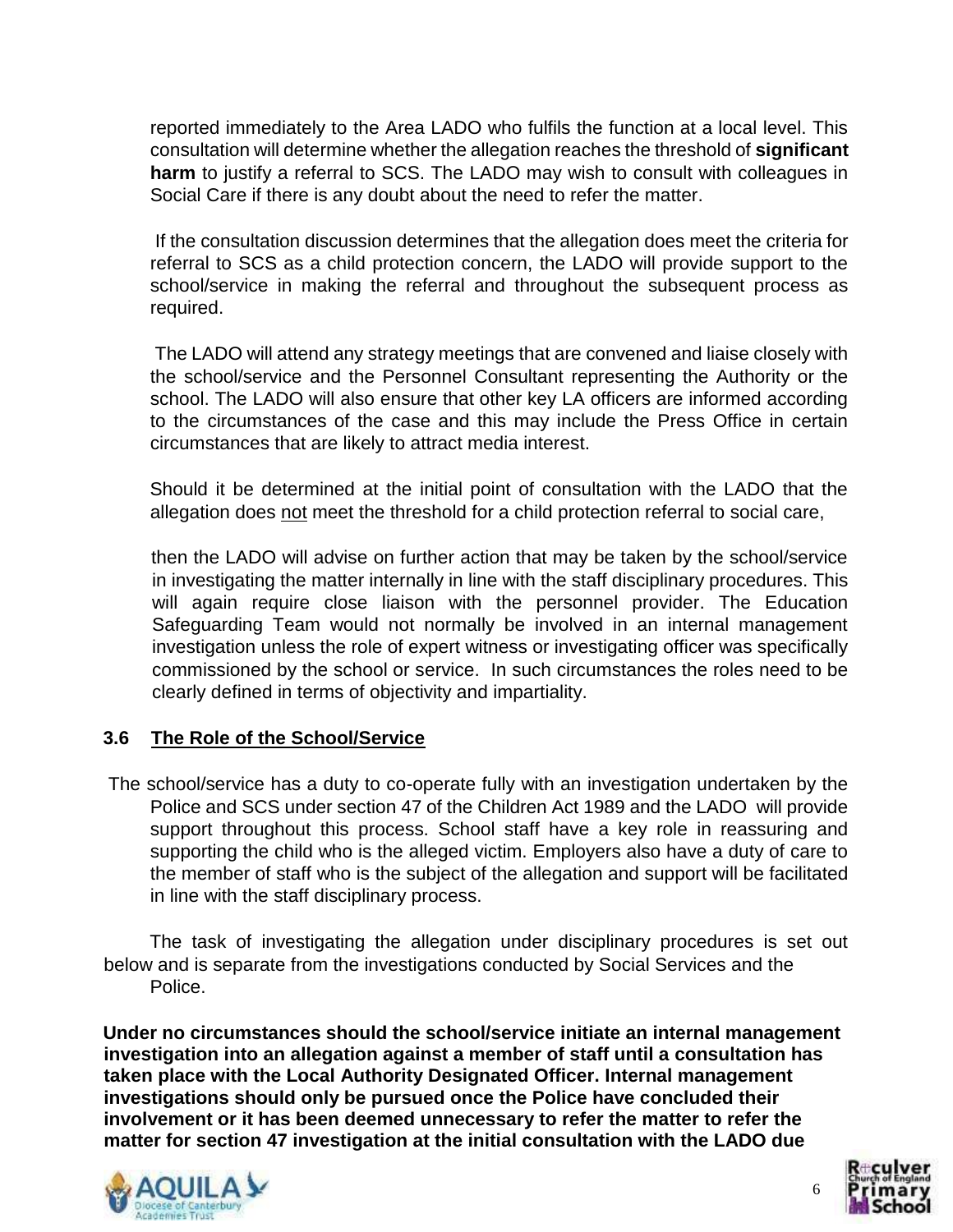**to the allegation not reaching the significant harm threshold of abuse.** 

**In exceptional circumstances it may be possible for a criminal investigation and an internal investigation to run concurrently but this should only be in the most severe of cases after discussion with the Police to ensure that primary evidence is not compromised. This matter is more straightforward when the member of staff has pleaded guilty to an offence.** 

The school or service has a statutory duty to comply with Child Protection Procedures and this will include ensuring that all staff are familiar with the process and understand their responsibilities to report a concern. **When in doubt – consult.** 

## **4. REPORTING AN ALLEGATION OR A CONCERN**

- **4.1** When a complaint of abuse is made against an employee on behalf of a child there should be immediate consideration of whether a child or children is/are at risk of significant harm and in need of protection.
- **4.2** Any employee who becomes aware of a possible allegation or concern of a child protection nature must take immediate steps to ensure the matter is reported to the Headteacher or the school's Designated Safeguarding Lead. In the event that neither the Headteacher or the DSL is available then the matter should be reported to the Deputy. Individuals with concerns must be encouraged to report this as quickly as possible and to the most senior person available at the time. An investigation may be impeded if a concern is reported late and/or is communicated through several individuals before Headteacher or DSL, and it is important that the school establishes at this stage who the lead contact will be for liaison purposes.
- **4.3** In the event that the allegation or concern involves the DSL then the matter must be reported directly to the Headteacher. **Should the allegation or concern involve the Headteacher then the matter must be reported to the DSL who must also refer the matter to the Chair of Governors.** At all times any report of any allegation or possible concern will be dealt with in the strictest confidence, and if necessary staff can raise concerns directly with the Principal Officer (Safeguarding in Education) with full protection under the Public Disclosure Act 1998 ('Whistle-blowing'). The Education Safeguarding Team can also provide advice and support to Chairs of Governors when an allegation has been made against the Headteachers.



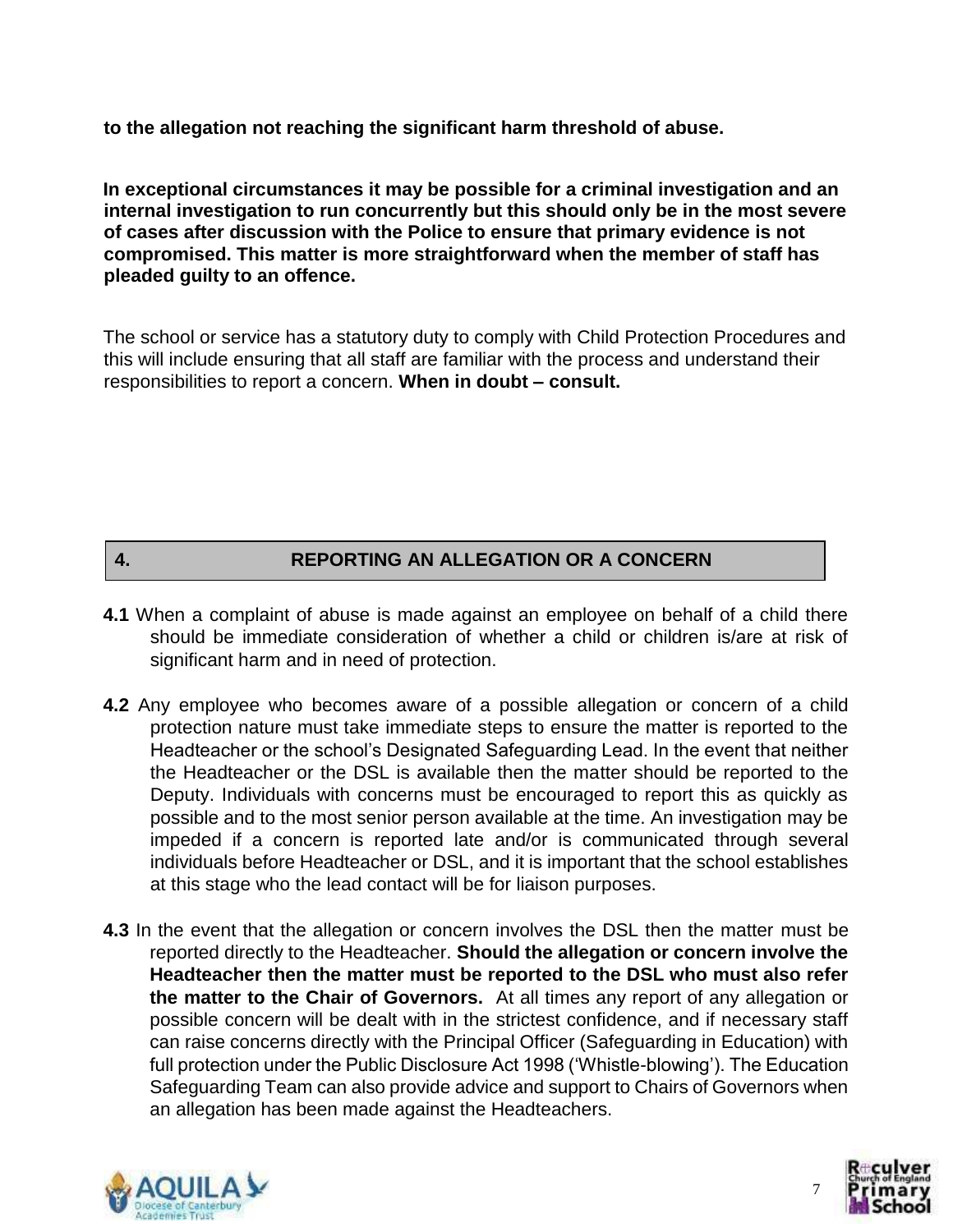- **4.4 In all cases, the Headteacher (or the DSL in cases where the Headteacher is involved), must have an immediate preliminary consultation about the allegation or concern with the LADO who will advise on further action in accordance with this procedure as appropriate. This is not the beginning of an investigation, but part of the basic information gathering process. This advice will include who should be made aware that an allegation or concern has been raised.**
- **4.5** The reporting member of staff, i.e., Headteacher/ DSL, individual employee or governor must also seek the advice of their Personnel Services Provider regarding issues of process, responsibilities and communication.
- **4.6** The school should also inform Aquila and the Canterbury Diocesan Board of Education; the appropriate CEO/ Director within Education is the contact in each case.
	- **4.7** It is important that the member of staff reporting the concern acts quickly. Establishing whether an allegation warrants further investigation or consultation is not the same as forming a view on whether the allegation is to be believed. **The Headteacher or any other employee or governor to whom an allegation has been reported**, **is not expected to investigate the allegation, or interview pupils, but to assess, after consultation with the LADO how the matter will proceed. Confidentiality must be maintained throughout this stage in order that any subsequent investigation is not prejudiced and that the interests of all parties are protected.**
	- **4.8** Where the allegation relates to the use of physical intervention to restrain a pupil (Section 93 of the Education and Inspections Act 2006 enables school staff to use such force as is reasonable to keep a situation safe), the Headteacher/ should consult with the LADO in the first instance as this may be appropriately managed within the school. It is important for this consultation to take place to demonstrate that the school has acted in an open and transparent manner in establishing if the allegation meets the threshold for referral. An allegation of assault beyond the use of reasonable force however, would need to be referred to SCS as a child protection matter

# **5. CONSIDERING WHETHER SUSPENSION IS APPROPRIATE**

**5.1** The suspension of an employee, particularly in situations of potential child protection allegations will have a significant impact on the individual and therefore it is essential that the facts of the case, as they are known and alternative courses of action are carefully considered in deciding whether to suspend. The specific arrangements for the suspension of staff are set out in the school's/KCC disciplinary procedure (reference document: Discipline at Work 2003), but it should be recognised that suspension is a neutral act to protect the interests of both parties and not an assumption of guilt. It is also essential that the Disciplinary Procedures are followed



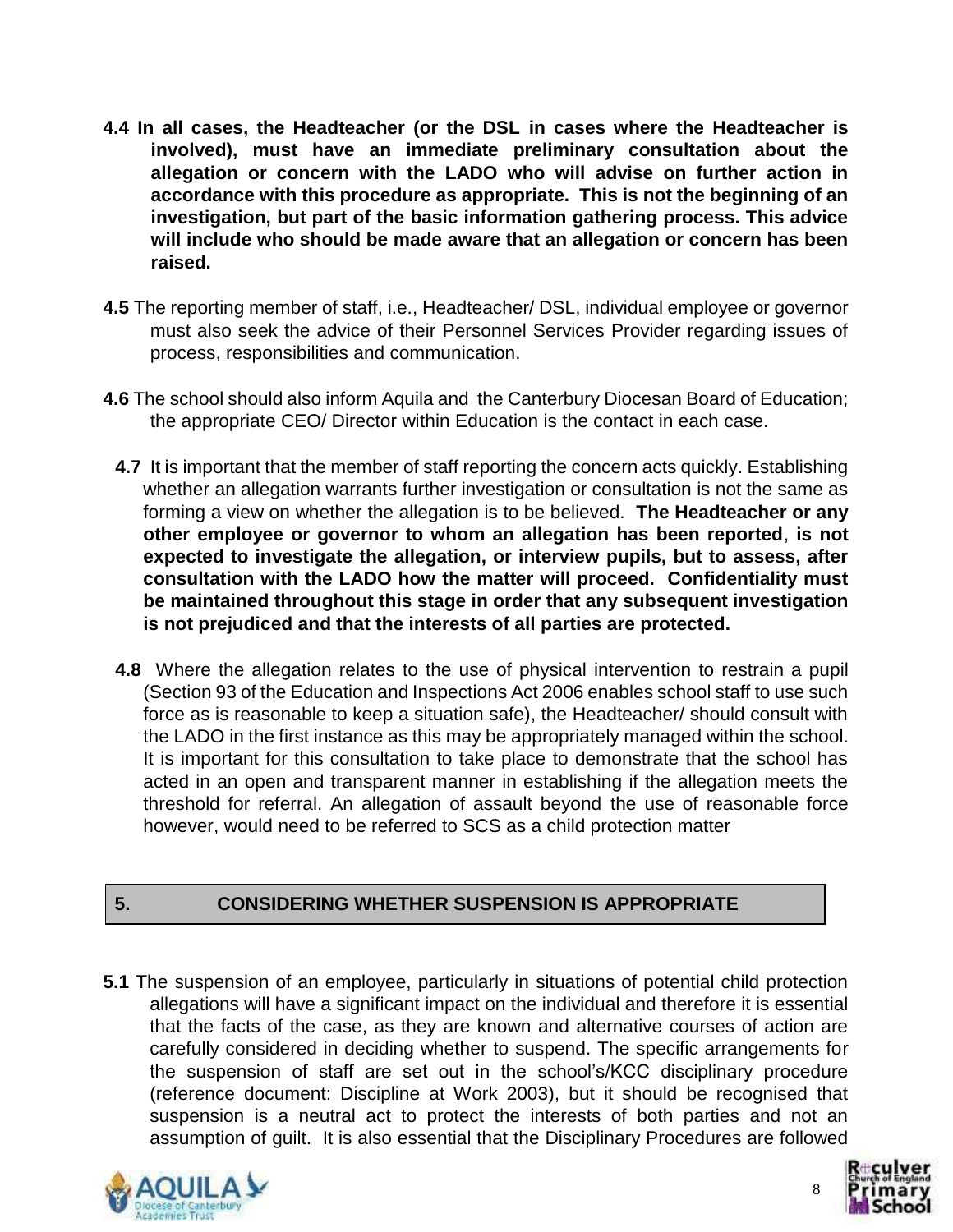in terms of providing appropriate support to the individual throughout the period of suspension.

- **5.2** The decision to suspend is taken by the Headteacher and/or the Governing Body and not by the Police or SCS. However, Social Care, in collaboration with other agencies, may advise the Directorate and the school of any action recommended to ensure the protection of children, protection of employees and safeguarding of information.
- **5.3** Being suspended or asked to refrain from work can give rise to great anxiety for theindividual subject to the allegations. They may fear that colleagues and others within the school/community will have interpreted the very act of suspension as an indicator of presumed guilt from an early stage, and may feel particularly isolated and vulnerable.
- **5.3** Any member of staff subject to an allegation should be encouraged to seek advice and support at the earliest opportunity from their professional association or trade union. It must also be acknowledged that the whole school/community may be affected by a staff member's suspension, and consideration should be given to necessary support strategies to address this.
- **5.3** The need for support is equally applicable when considering a staff member's return to work. Suspension should be retained for as short a length of time as possible and if it is agreed a staff member is to return to school/work, careful planning needs to take place as to how this situation can be managed as sensitively as possible.

#### **5.7 Initial considerations**

It may not be immediately obvious that suspension should be considered, and this course of action sometimes only becomes clear after information is shared with, and discussion had, with other agencies.

In some cases early or immediate suspension may impede a Police investigation, and therefore the decision whether to suspend may have to be delayed until sufficient evidence has been gathered. Suspension should be avoided in such cases wherever possible, and should not be seen as an automatic response to an allegation. This applies to the possible suspension of Headteachers as well as other staff. Suspension should only follow after discussion with the lead officer. The decision to suspend remains the responsibility of the Headteacher or Governing Body.

When considering suspension it is important to have regard to the following factors:

- The nature of the allegation
- Assessment of the presenting risk
- The context in which the allegation occurred
- The individual's contact with children
- Any other relevant information
- The power to suspend



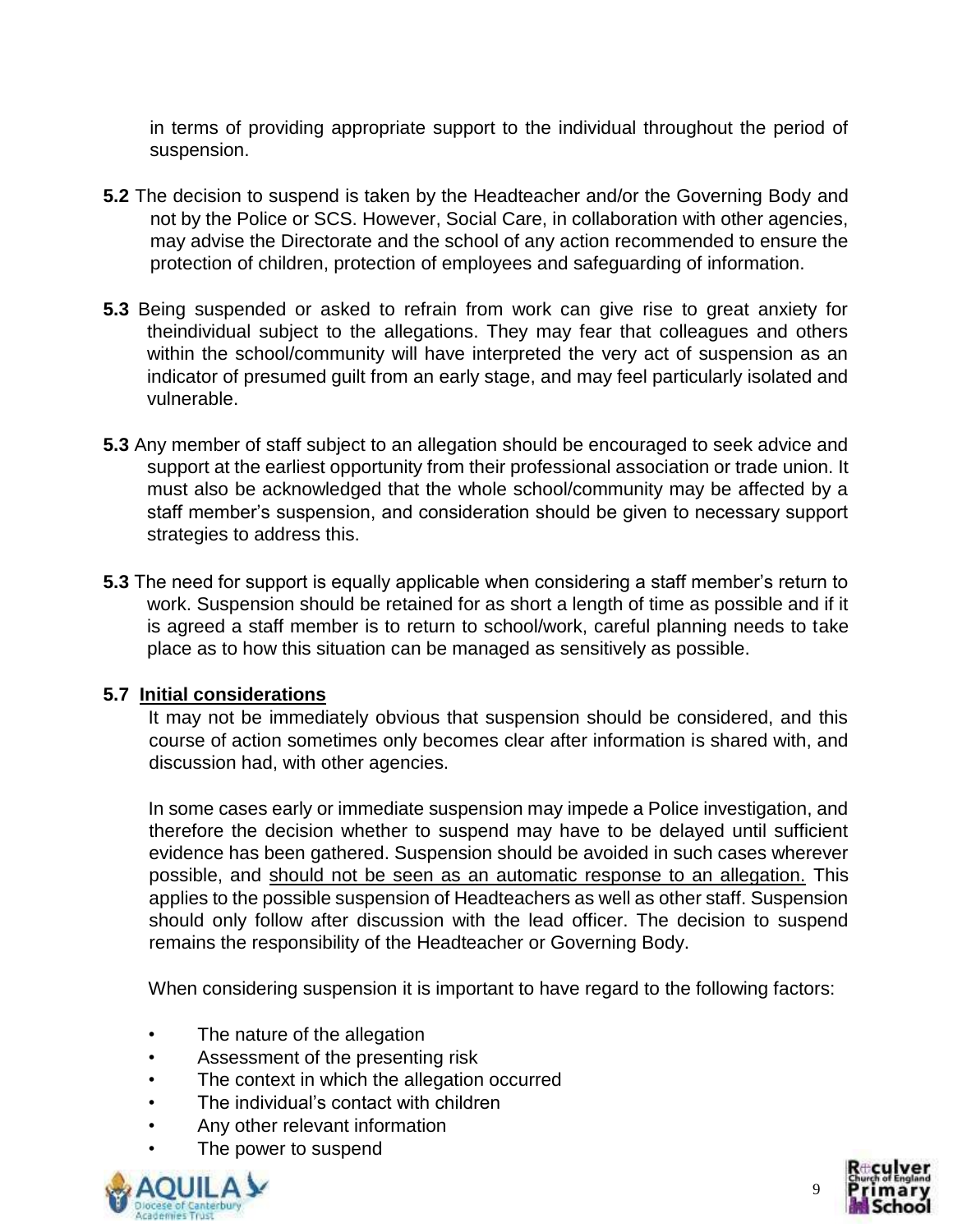• Alternatives to suspension

Suspension should only be applied if one or more of the following grounds apply:

- A child or children would be at risk
- The allegation is so serious that summary dismissal for gross misconduct is possible
- It is necessary to allow any investigation to continue unimpeded

## **5.8 Alternatives to suspension**

While weighing the factors as to whether suspension is necessary, available alternatives to suspension should be considered. This may be achieved by:

- Leave of absence
- Undertaking different duties which do not involve direct contact with the individual child or other children
- Providing a classroom assistant or other colleague to be present throughout contact time.

# **5.9 Action Plan**

The Children Act 1989 established the principle that the interests of the child are paramount. This, however, must be considered alongside the duty of care to staff. Any individual subject to allegations should, regardless of the decision to suspend or otherwise, be offered welfare support. Where possible, a means of monitoring the take up and effectiveness of welfare support without compromising confidentiality or trust should be sought. Where suspension is being considered, the duty of care requires the Head Teacher to ensure that appropriate support is available to the member of staff. In the case of an allegation against the Head Teacher, this responsibility lies with the Chair of Governors (or nominated Chair). Agreement must be reached with education personnel (and police where appropriate) as to how information will be shared and contact maintained with the member of staff throughout the investigative process. This should include agreement as to:

- How the member of staff will be kept updated about the progress of the investigation,
- How support and counselling are to be offered: and
- How links will be maintained with the school so that the staff member is kept informed of other matters occurring within the school.

# **5.10 Confidentiality**

The Head teacher, Chair of Governors (or nominated governor) and LA officers have a responsibility to safeguard confidentiality as far as is possible. Sensitive information must only be disclosed on a need to know basis with other professionals involved in the investigative process. Other people may become aware of the allegation and



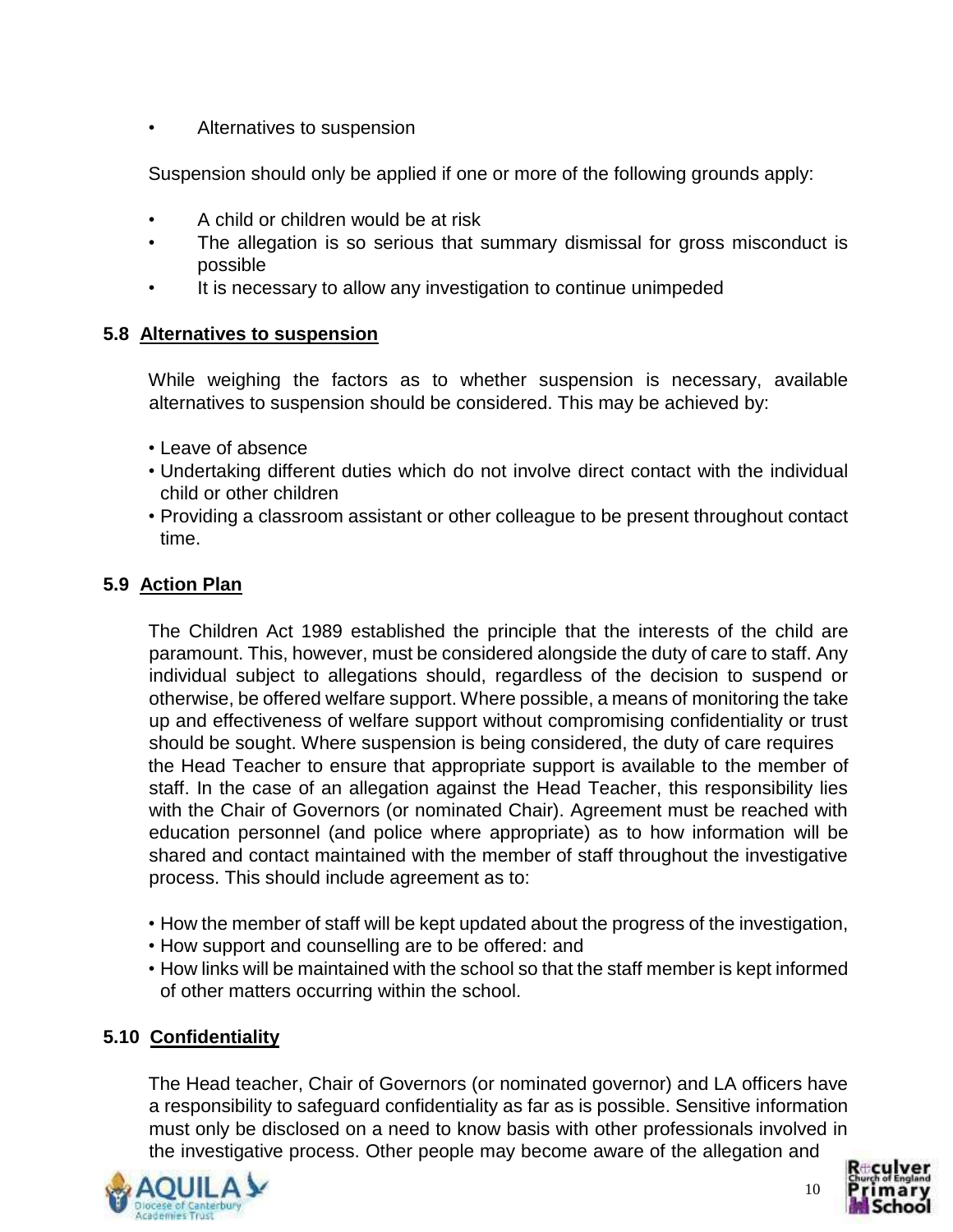may not feel bound to maintain confidentiality. Therefore consideration should be given on how best to manage information, particularly in relation to who should be told what, when and how. This is particularly relevant in respect of parents, carers and the media in light of new legislation and the anonymity clause (referenced in 1.4)

## **5.11 Planning and Recording**

It is essential to record the decisions reached and the rationale behind them. Records should also be made of the agreed action and strategies to manage the situation. The plan should clearly indicate the following:

- Any restrictions to normal contact or activity,
- Issues of contact with children,
- Arrangements for monitoring and welfare support in relation to the member of staff.
- Monitoring the support available for the child.

It is important for the LA lead officer to keep a record of the actions taken in the course of the investigation and, where relevant, the process and conclusion of suspension is undertaken as quickly and fairly as possible. If individuals have specific tasks or responsibilities to carry out, this should be noted and followed up. Agreed strategies for managing and sharing information should be included here. In addition, the member of staff should be informed of the decisions taken at the earliest opportunity.

## **6. DISCIPLINARY INVESTIGATION**

#### **6.1** No action under the disciplinary procedure should be taken in circumstances which might interfere with the criminal investigation. Child protection

and criminal investigations shall be treated as paramount and any further action under disciplinary procedures may therefore have to await full completion of the child protection and criminal investigations, but will be undertaken as soon as possible.

- **6.2** Once any child protection investigation has been completed and the matter is not proceeding to court, a decision should be taken by the appropriate person in the school/service, as whether to investigate under the disciplinary procedures. The school/service will need to consult with its Personnel Provider prior to reaching a decision on this. In addition the school or service must seek advice from the LADO in all cases if the safeguarding of children's welfare remains an issue within the school/service.
- **6.3** At the request of the Governing Body, a nominated representative may be appointed to conduct the investigation where it is inappropriate for the Headteacher or other member of the school's leadership group to

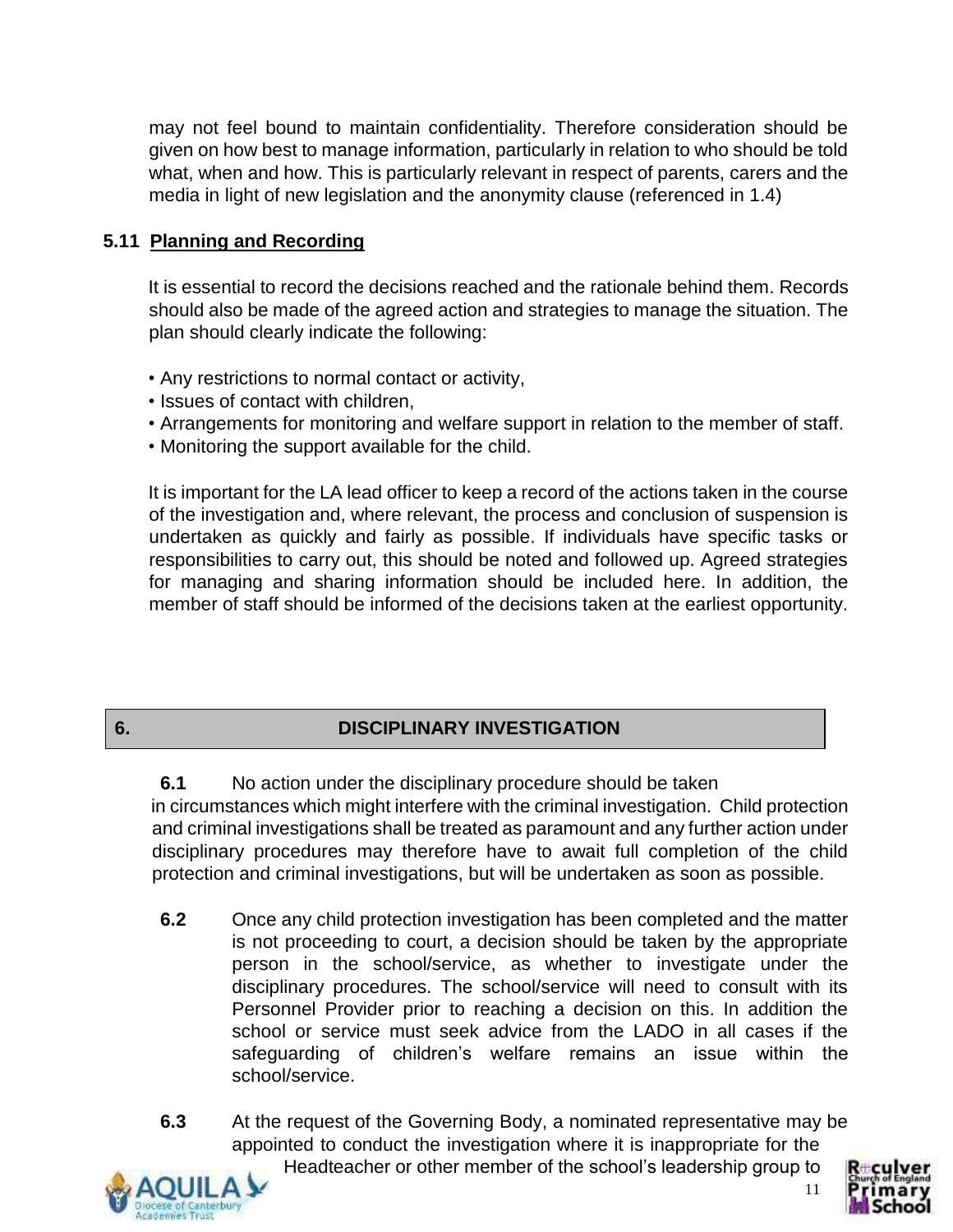do so, e.g., where the Headteacher Service knowledge might prejudice a fair hearing, where he/she is implicated or when the Governing Body believes it is in the best interests of the school. The investigation will be undertaken in accordance with the school's disciplinary procedure (see separate document).

- **6.4** The position of the employer, in coming to a reasonably held view is not analogous with the decision to be made by a criminal court. The employer is able to come to a reasonably held view **'on the balance of probability'**. The disciplinary investigation must gather evidence objectively establishing the facts where possible and follow the principles of fairness, reasonableness and natural justice.
- **6.5** Where allegations of child abuse are received against an employee at the school, the

LADO will take responsibility for ensuring that relevant information, as defined by the Investigating Officer, resulting from a child protection investigation is made available to the school's/service Personnel Consultant and the Headteacher/Head of Service (where appropriate), in order to inform a decision about a possible disciplinary investigation.

- **6.6** Evidence derived from the child protection investigation or criminal investigation (e.g., statements, exhibits, video-recorded interviews with children) may be available for use in subsequent disciplinary proceedings, particularly where the witnesses are the same. If access is sought to such material a formal application should be made via the LADO to Kent Police in line with the agreed protocol. (It should be noted that the Branch Crown Prosecutor will be cautious about releasing any prosecution material until the criminal proceedings have been concluded and will only consider doing so upon a valid request being made in writing.)
- **6.7** Where no criminal prosecution is pending or intended, advice from the Kent Police Solicitor's Department on the release of material should be sought through the LADO who has established a protocol with the Kent Police on behalf of the LA to ease this process. Witnesses may include Police Officers and social workers who have interviewed the child/ren. SCS should usually release the minutes of strategy meetings and, where necessary, provide additional reports. (Protocol for release

of evidence is included in Appendix.)

**6.8** Whether it is appropriate to call children as witnesses will depend on their age, understanding and capability. However, the attendance of children at any hearing would be in extremely unusual circumstances and will only occur following careful consultation with all interested parties including the parents of the child/ren.



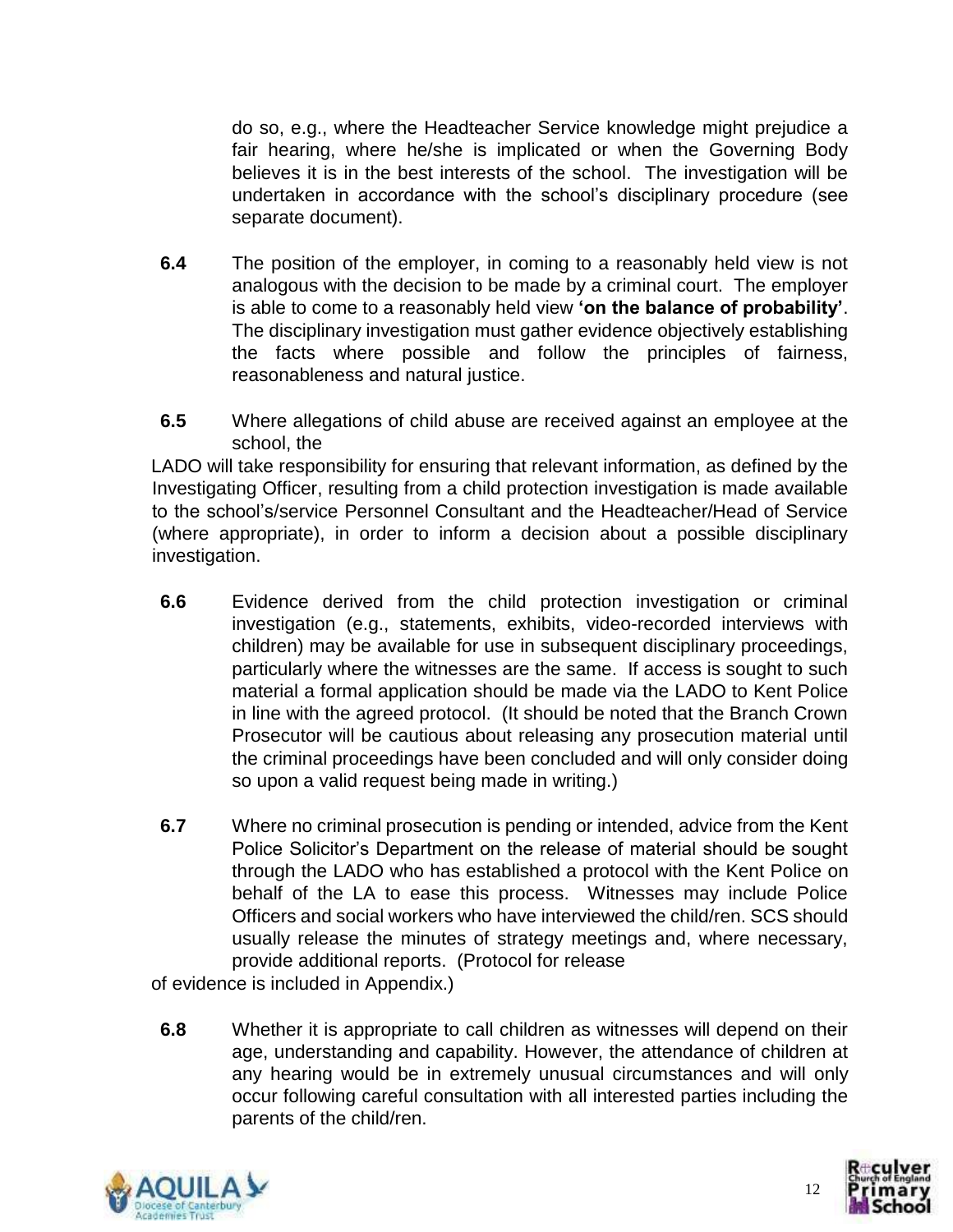- **6.9** If a decision is taken to proceed with a disciplinary investigation, the employee should be informed, in writing, as required under the disciplinary procedure. It is advisable to confirm this position in a meeting with the employee and their representative.
- **6.10** If a decision is taken not to proceed with a disciplinary investigation, the employee should be invited to a meeting with a union representative or workplace colleague, to explain the circumstances of the decision and confirm this in writing.
- **6.11** Those involved in the investigation of the complaint or the continuing management of the situation at the school cannot hear consequent disciplinary cases, since they may receive information that may prejudice a fair hearing of the complaint. Governors who are to hear disciplinary appeals must not be involved in the investigation of the complaint or the disciplinary hearing.
- **6.12** The school/service will need to make appropriate arrangements to notify the parent/guardian of the child/ren of the outcome of the investigation/hearing and will take advice from the Personnel provider and the LADO regarding the nature of information that can be disclosed.

## **6.13 Time-scales**

DfE guidance states that "*the quick resolution of the allegation should be a clear priority to the benefit of all concerned. Any unnecessary delays should be eradicated."*

- 1 If the nature of the allegation does not require formal disciplinary action, the Headteacher should institute appropriate action within **3 working days.**
- 2 If the evidence indicates that a disciplinary hearing may be required then the process will be completed as quickly as possible and without unavoidable delay within the requirements and timescales of the school's adopted disciplinary procedure. The employee must be kept regularly informed of the progress in this event.

# **7. REFERRAL TO THE DISCLOSURE AND BARRING SERVICE**

**7.1** The Secretary of State's powers to bar or restrict a person's employment are contained in section 142 of the Education Act 2002. The relevant regulations, setting out the procedure to be followed now sit under the Vulnerable Groups Act 2006 ( List 99 was replaced by the ISA Barring list which in turn has now been replaced by the **Disclosure and Barring Service)**



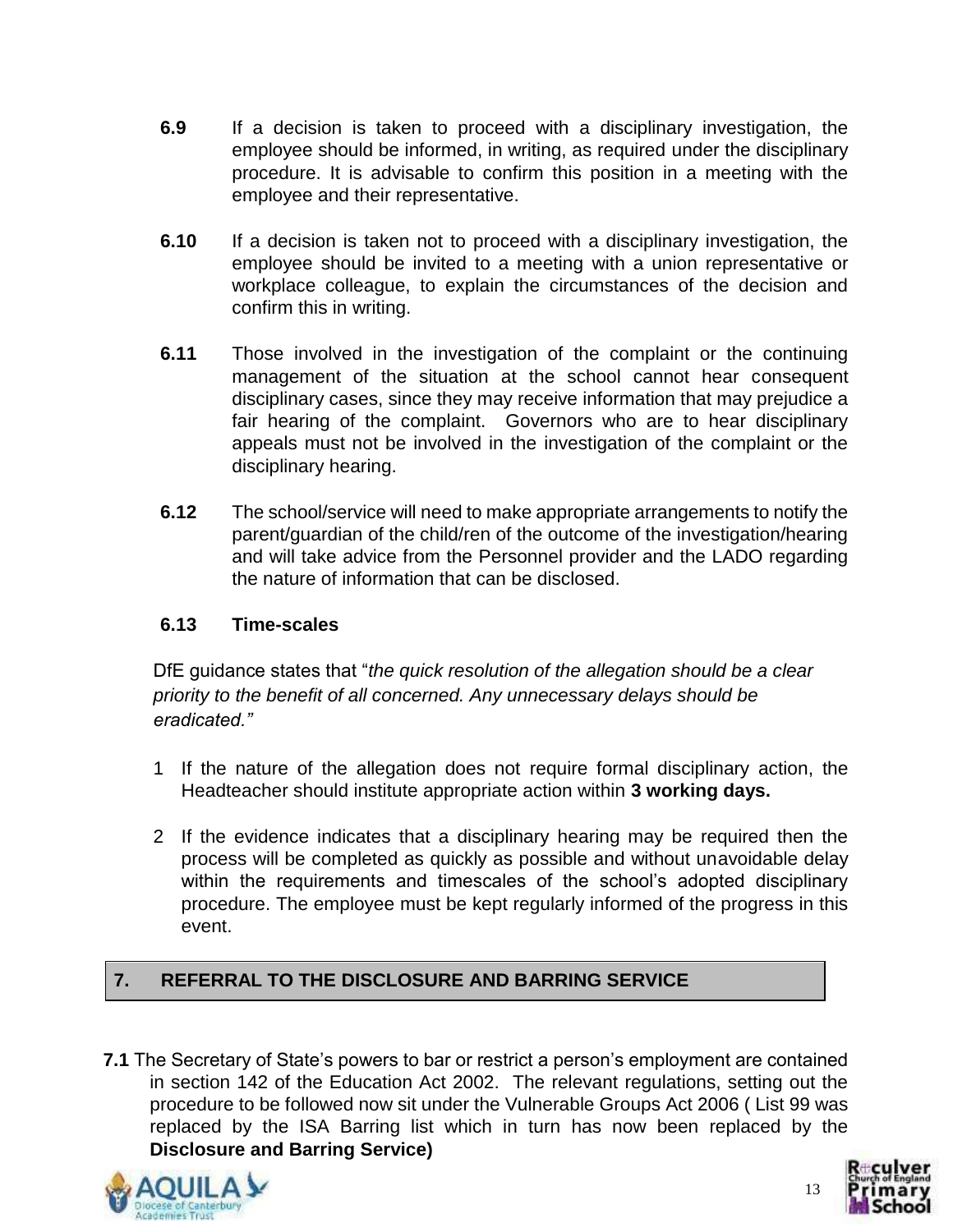A relevant employer, or agent (eg a teacher supply agency), is required to provide a report to the DBS where they cease to use a person's services, or a person is dismissed or resigns before a disciplinary process is completed, because they are considered unsuitable to work with children, as a result of misconduct, or because of a medical condition that raises a possibility of risk to the safety or welfare of children. **A compromise agreement does not override the statutory duty to report the matter and such an arrangement should not be considered if the concern was of a safeguarding nature.**

These reporting arrangements apply to anyone who works in a school, including volunteers, regardless of what they do. They also apply to staff convicted of a criminal offence against children outside the work setting, when notification may be through the police.

Anyone subject to a direction under section 142 of the 2002 Act given on the grounds that they are unsuitable to work with children is also disqualified from working with children. 'Work' includes people in unpaid employment, employed under contract, people undertaking work experience and volunteers.

There is an additional requirement that residential special schools report such matters to Ofsted. It is the responsibility of the employing body to make this referral, and to inform the individual of its' statutory duty to do so.

Further information on the Disclosure and Barring Service and the process of referral to the barring list can be found at www.homeoffice.gov.uk/dbs

# **8. RETENTION OF RECORDS**

- **8.1** The Information Commissioner Code of Practice: Employment Records 2002 states that **"records of allegations about workers who have been investigated and found to be without substance should not normally be retained once an investigation has been completed. There are some exceptions to this where for its own protection the employer has to keep a limited record that an allegation was received and investigated, for example where the allegation relates to abuse and the worker is employed to work with children or other vulnerable individuals."**
- **8.2** Records of investigations into alleged offences against children must be maintained, in order to identify patterns of concerns. A factual record of the details of all allegations and a written record of the outcome, will be retained. This information will be held by the LADO in line with the responsibilities of the LADO function.
- **8.3** The employee and/or his/her representative will be informed that such records exist, and will be able to seek disclosure within the parameters of the



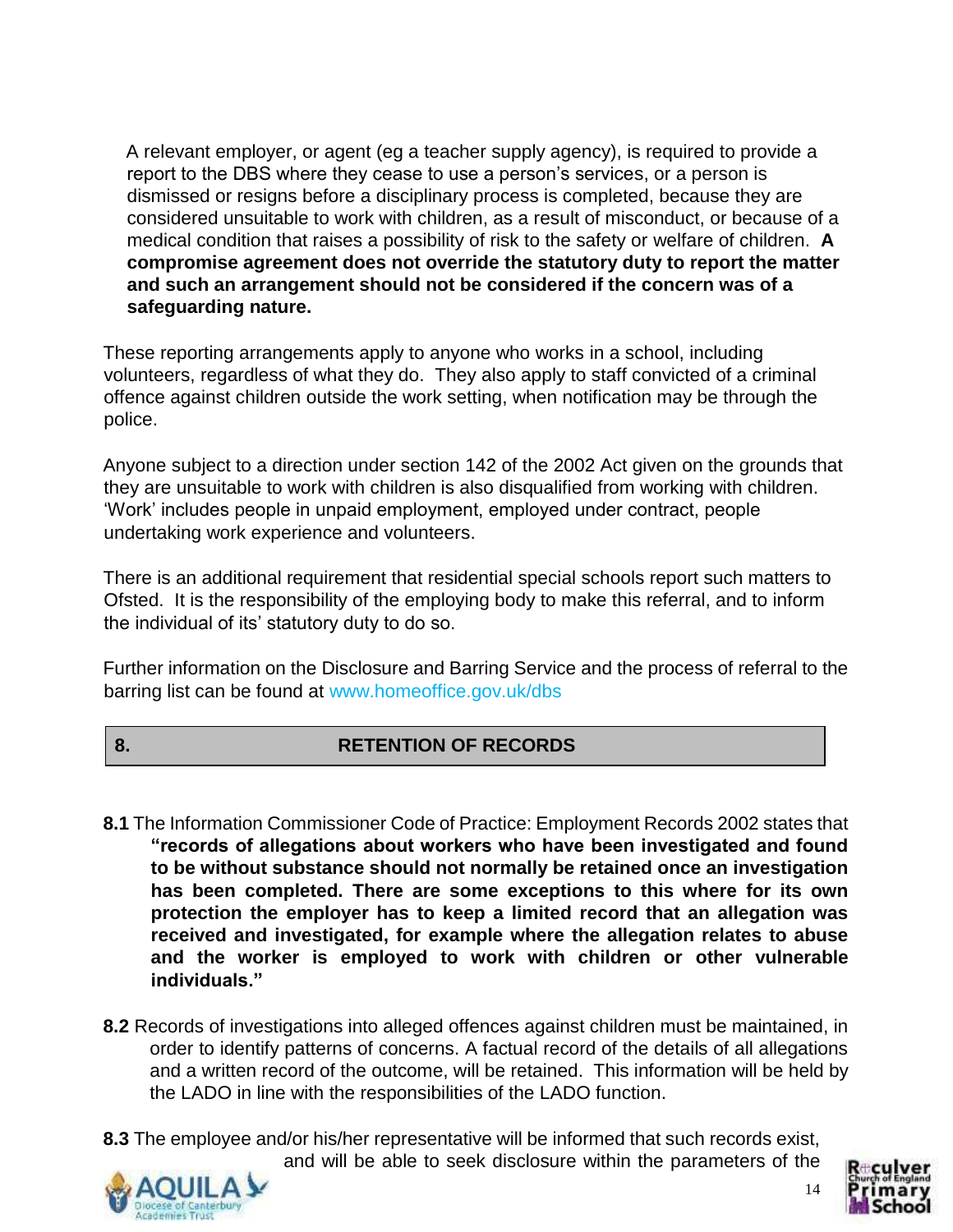Data Protection Act by putting their request in writing through the appropriate channels.

- **8.4** An 'outcomes' pro-forma will be requested from the School / Service Manager. The member of staff who was the subject of the allegation has the opportunity to comment as part of the 'outcome' process. This record will be retained on the individual's personnel file held by the employing body within the terms of the schools/LA Disciplinary Procedures. Such records will be retained in line with Guidance provided by the Information Commissioners Office which states *'Until the person has reached normal retirement age or for a period of 10 years from the date of the allegation if that is longer'.* **It is important to note DfE Guidance states "cases in which an allegation was proven to be false, unsubstantiated, or malicious should not be included in an employer's reference.**
- **8.5** Where a pupil has made an allegation, a copy of the statement or the record made of it, should be kept on the section of a pupil's child protection file, which is not open to disclosure, together with a written record of the outcome of the investigation. If there are related criminal or civil proceedings, records may be subject to disclosure; and, therefore, no assurances can be given on confidentiality. Any allegation made by a child that is deemed to be **malicious** after external scrutiny should be investigated further to establish what concerns led to such a situation developing. This is in the best interests of the child and the member of staff.

## **9. GOOD PRACTICE GUIDELINES**

- **9.1** All schools and service units within the E&YPS Directorate are required to establish a Code of Practice for all staff, which considers the following areas. The Teacher Standards document (2012) provides a clear outline of expectations.
	- Out of school contact with pupils.
	- Physical contact with pupils.
	- Personal care of pupils.
	- Relationships and attitudes.
	- Extra curricular activity.
	- Reporting of incidents.
	- Risk Assessment and lone working
	- Use of e-mail and mobile phones

'**Guidance for Safe Working Practice for Adults who work with Children and Young People 2009'** (published by the Allegations Management Advisors network on behalf of DCSF). This document can help to inform practice and can be